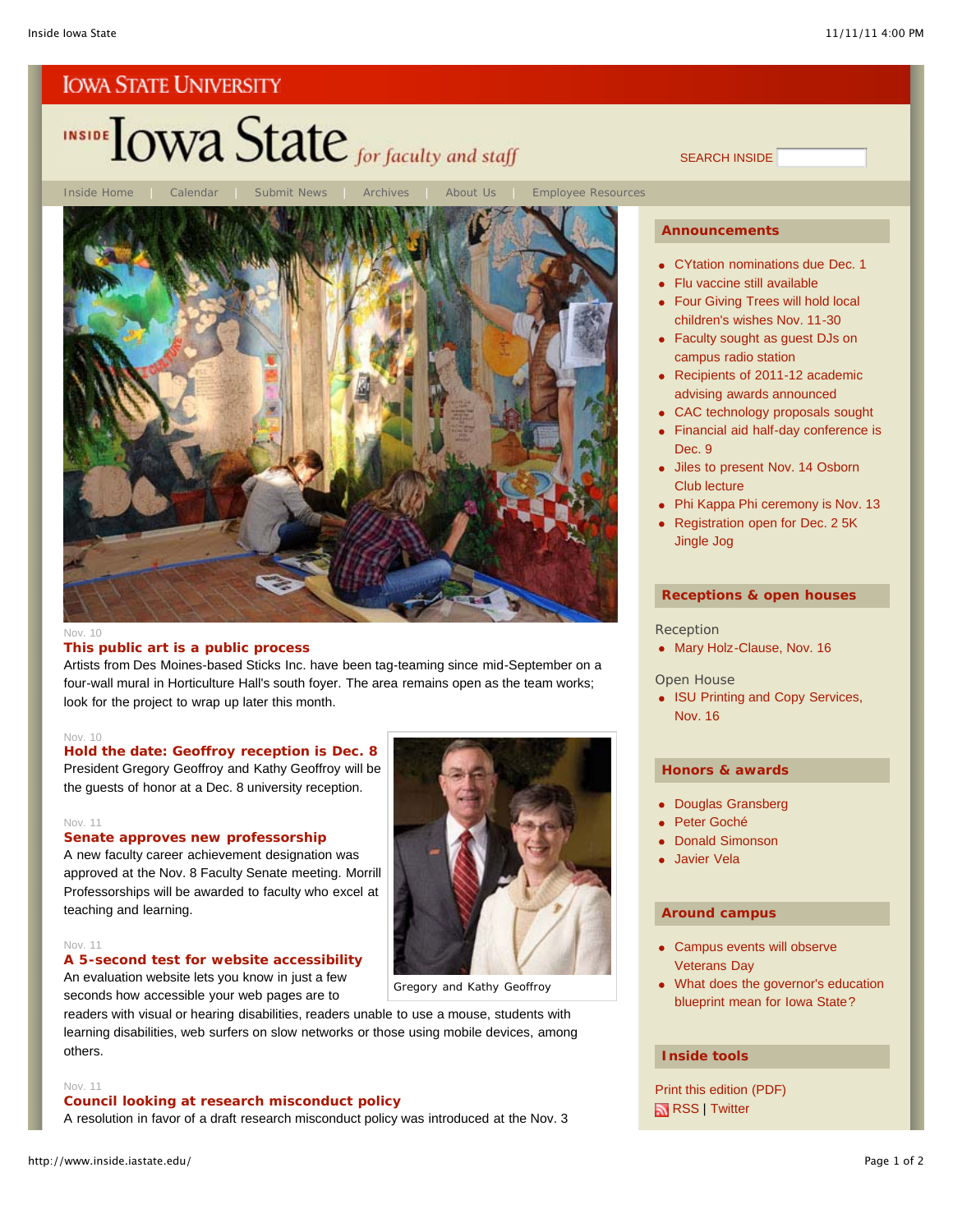Professional and Scientific Council meeting. Council members will vote on the measure in December.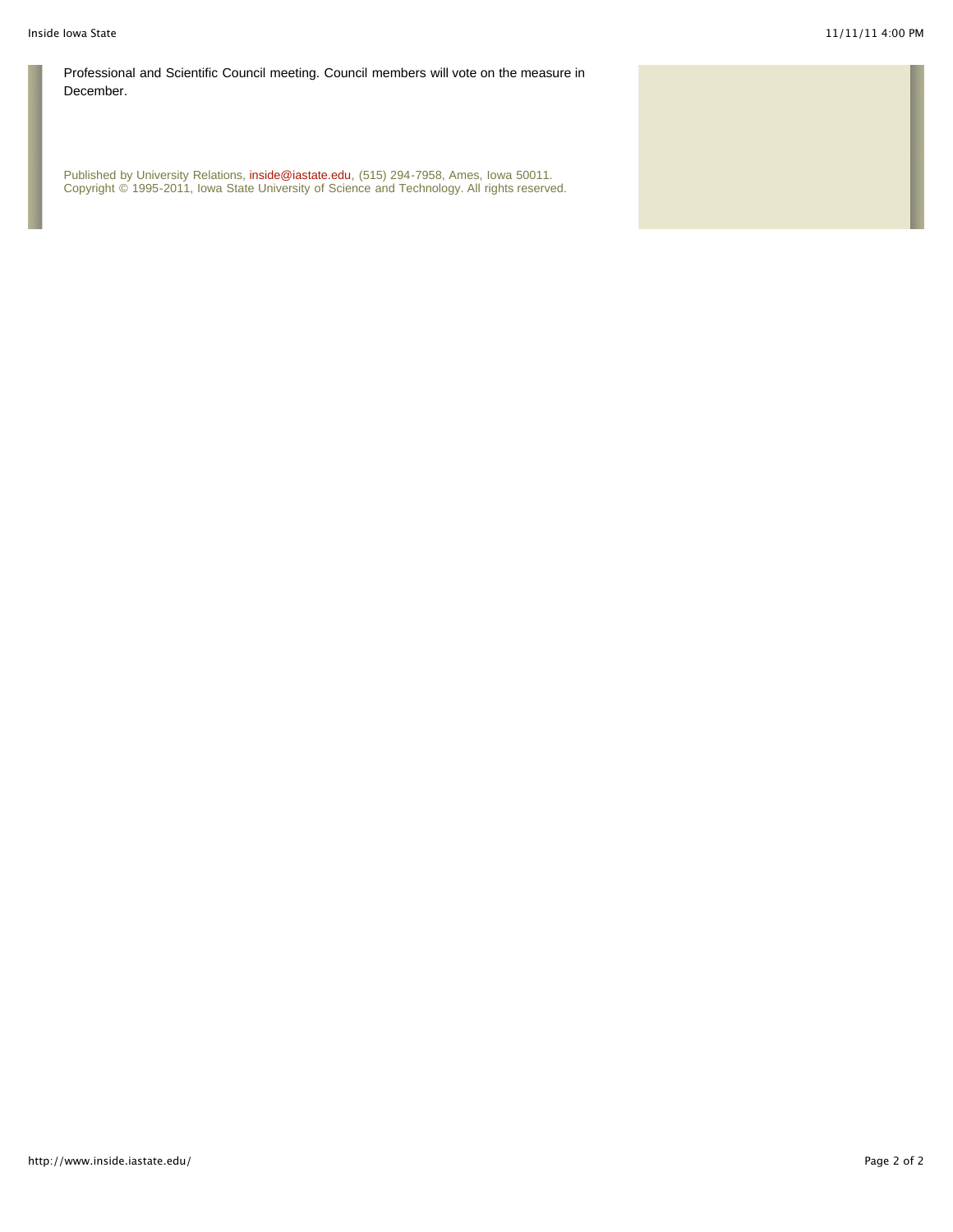INSIDE **LOWA State** for faculty and staff

SEARCH INSIDE

Nov. 10, 2011





## **Extra-public art**

The Art in State Buildings project in the south foyer of Horticulture Hall puts a whole new spin on "public" art. A four-wall mural by Sticks founder Sarah Grant and her team of artists is being created in the building this fall. The on-site work began Sept. 12 with pencil sketching (bottom image). Students, faculty, staff and alumni were invited to share with the artists their ideas for the history and unique qualities of horticulture at Iowa State. In mid-October, a team of artists began the process of burning the images into birch panels (above). The team currently is painting and hopes to wrap up its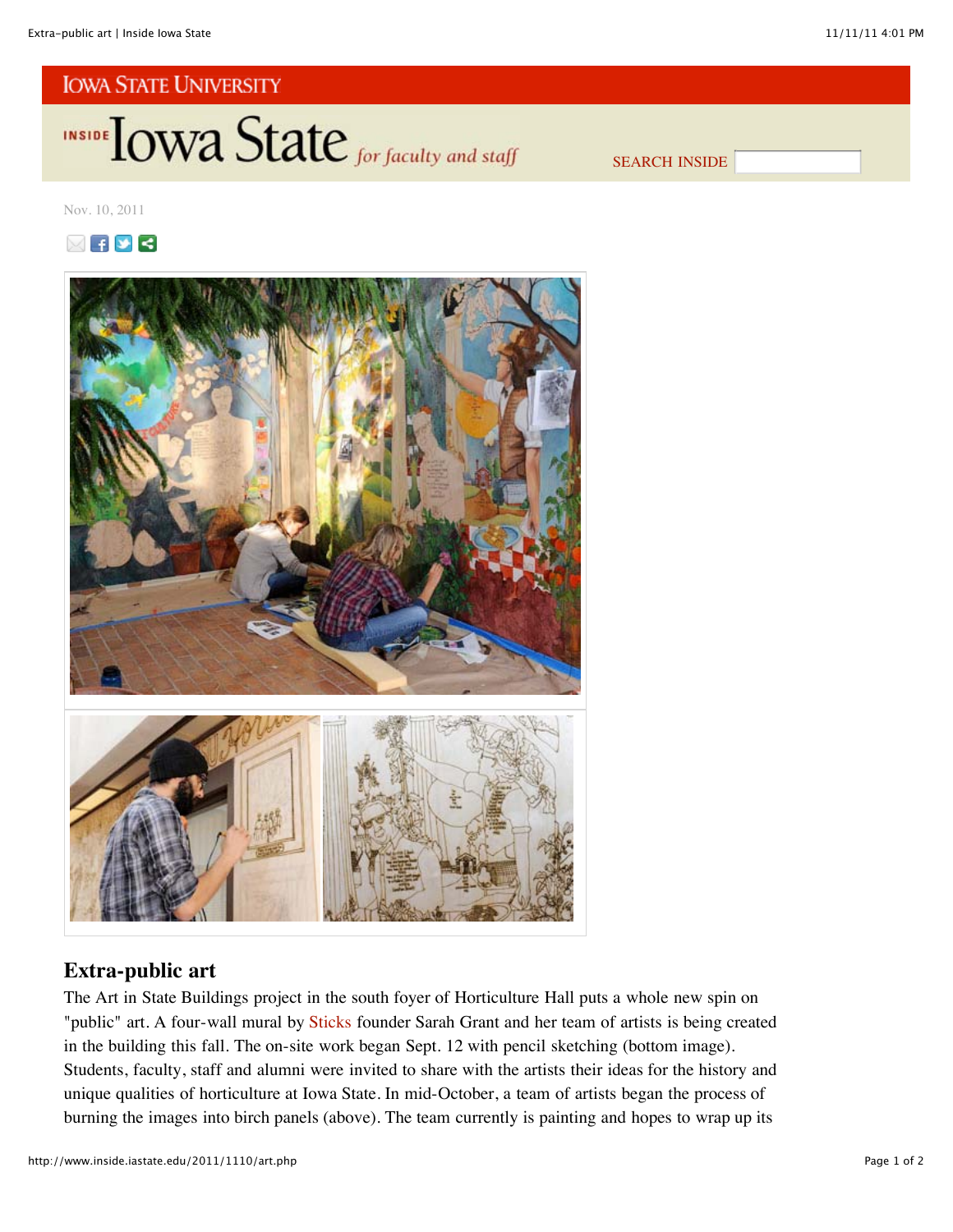work next week. As a final step, all the wood, including four office doors that open onto the foyer, will be sealed.

The horticulture mural becomes part of University Museums' Art on Campus collection. Funding comes from the horticulture greenhouses replacement project. Since 1978, the Iowa Art in State Buildings program requires that 0.5 percent of new construction or remodeling funds be used to acquire public art for the project. *Photos by Bob Elbert*.

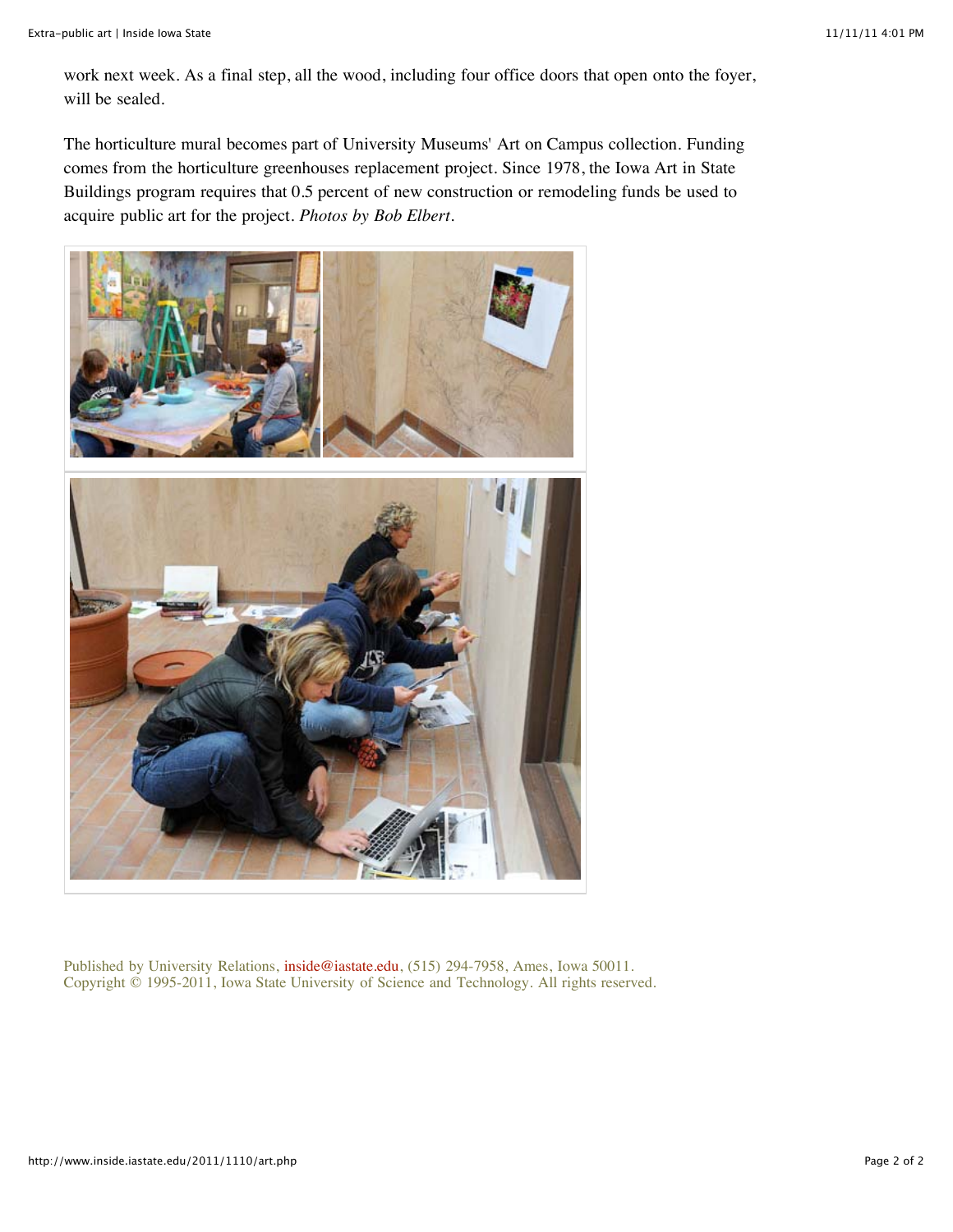INSIDE **IOWA State** for faculty and staff

SEARCH INSIDE

Nov. 10, 2011





*Photo by Jim Heemstra.*

# **Save the date: Reception for the Geoffroys is Dec. 8**

The university community will thank Gregory and Kathy Geoffroy for their 10-plus years of service to Iowa State during a campus reception Thursday, Dec. 8. The come-and-go event will be held from 3 to 6 p.m. in the ballrooms on the main floor of the Memorial Union.

A 30-minute program will begin at 4:30 p.m. in the Great Hall. During other times, the Geoffroys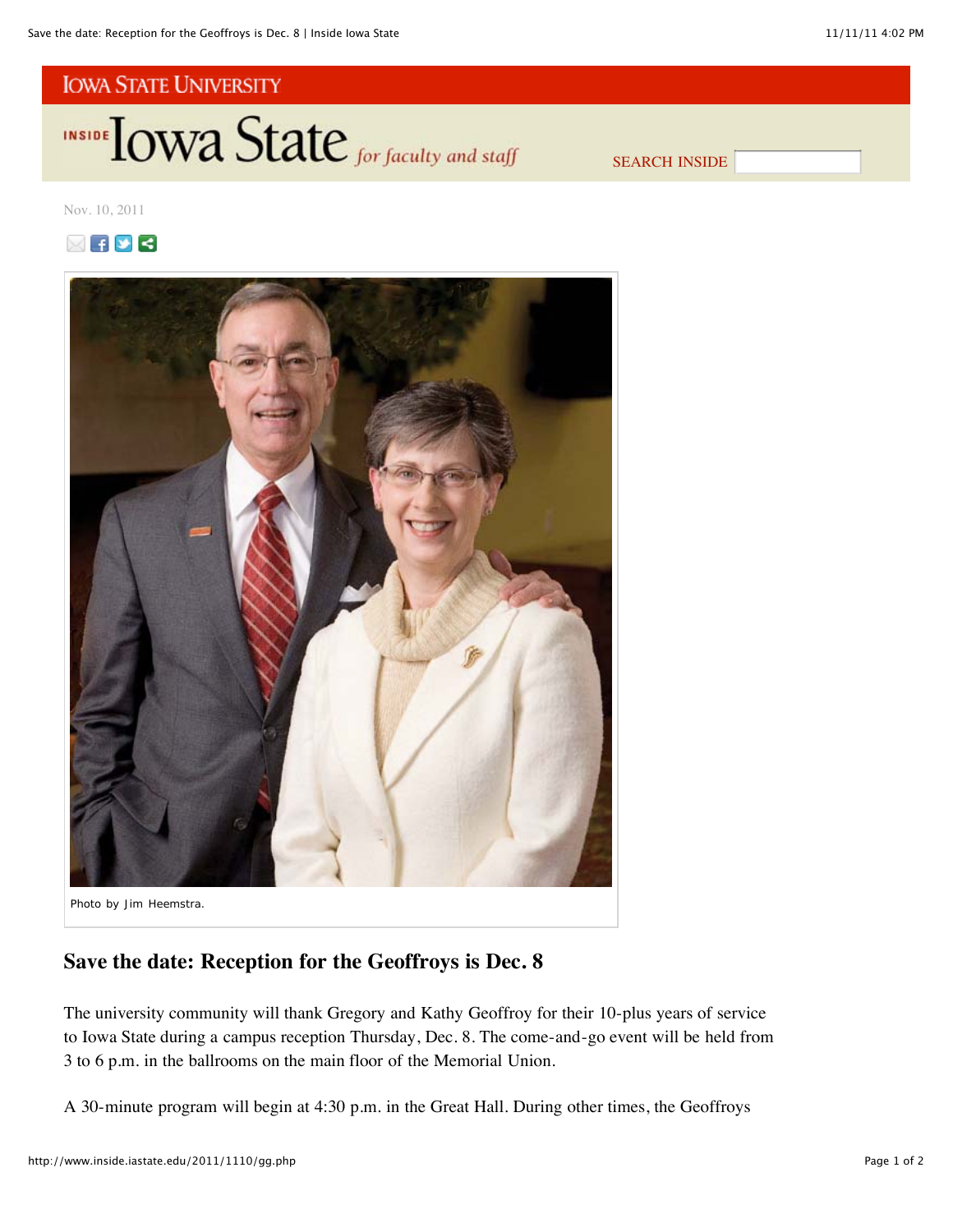will greet guests in a receiving line. Refreshments will be available and live music will be provided by the ISU Small Jazz Ensemble, a student-faculty group.

The reception is open to the public. Those unable to attend are welcome to send a note or card to the Geoffroys, in care of The Knoll.

President Geoffroy will continue to lead the university through mid-January.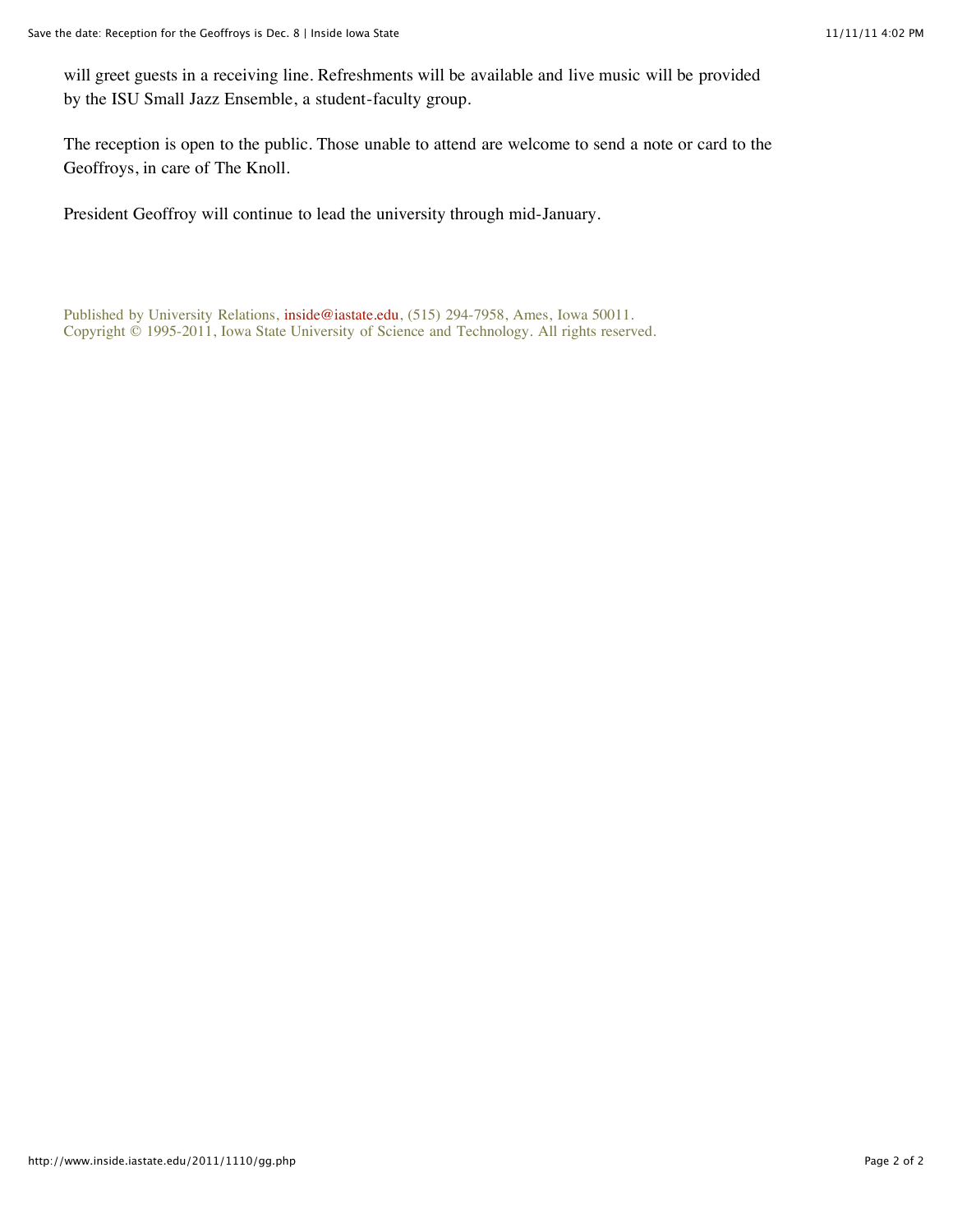

SEARCH INSIDE

Nov. 10, 2011



# **Senate approves new professorship**

by Erin Rosacker

A third career achievement designation, intended to honor faculty who excel at teaching and learning, was approved at the Nov. 8 Faculty Senate meeting.

A maximum of five faculty could be selected as Morrill Professors annually. Like the Distinguished and University professors, Morrill Professors receive an increase in their base pay and carry the title during their Iowa State career.

"This is to establish a career achievement designation similar to the Distinguished Professor -- to value the educational and learning aspects of our faculty," said Steve Freeman, senate president.

Morrill Professorships recognize faculty who demonstrate excellence in:

- scholarship of teaching and learning
- effective facilitation of learning
- involvement (activities, recognition)
- innovations
- service
- implementation of teaching philosophy, goals

Faculty honored as Morrill Professors become members of the new Morrill Academy for Teaching and Learning. The academy will partner with the colleges, CELT (Center for Excellence in Learning and Teaching) and other on- and off-campus constituencies interested in educational initiatives.

## **Other business**

Senators also approved:

- A new bachelor of science degree in athletic training, housed in the kinesiology department
- Discontinuation of the undergraduate major in insect science

A proposed minor in U.S. Latino/a studies was introduced and will be voted on at the December meeting. Suzanne Hendrich, chair of the academic affairs council, said it would be a stand-alone degree program, not associated with a major.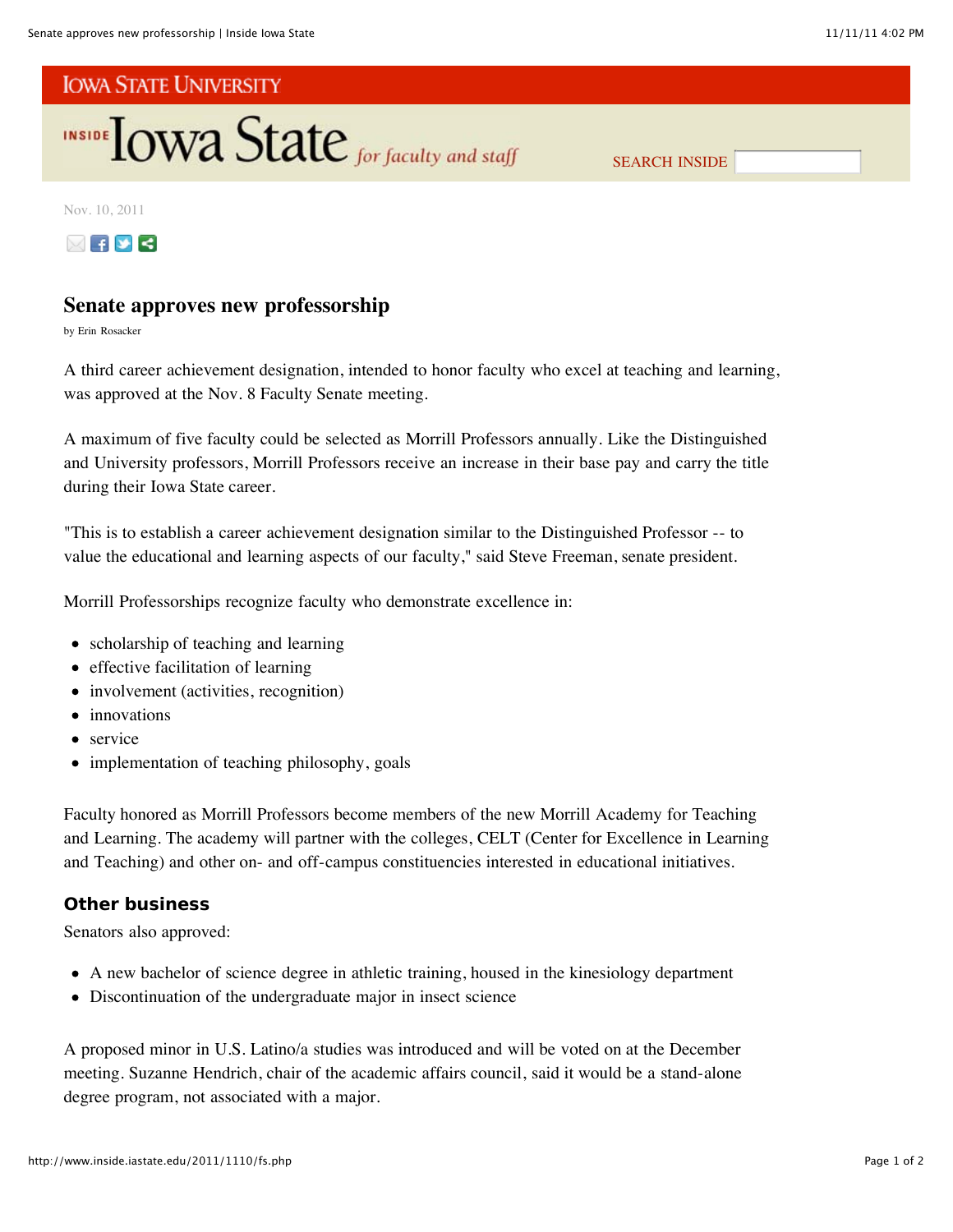"We hope that this minor is timely and adds to the liberal arts education of our students and their ability to be culturally competent in all their different professions," said Loreto Prieto, director of Latino/a studies.

Changes to language in section 2.6 of the *Faculty Handbook* -- and a proposed amendment to the changes -- also are being considered for a possible vote in December. Freeman said the changes would clarify current practices and policies dealing with governance documents for different faculty groups.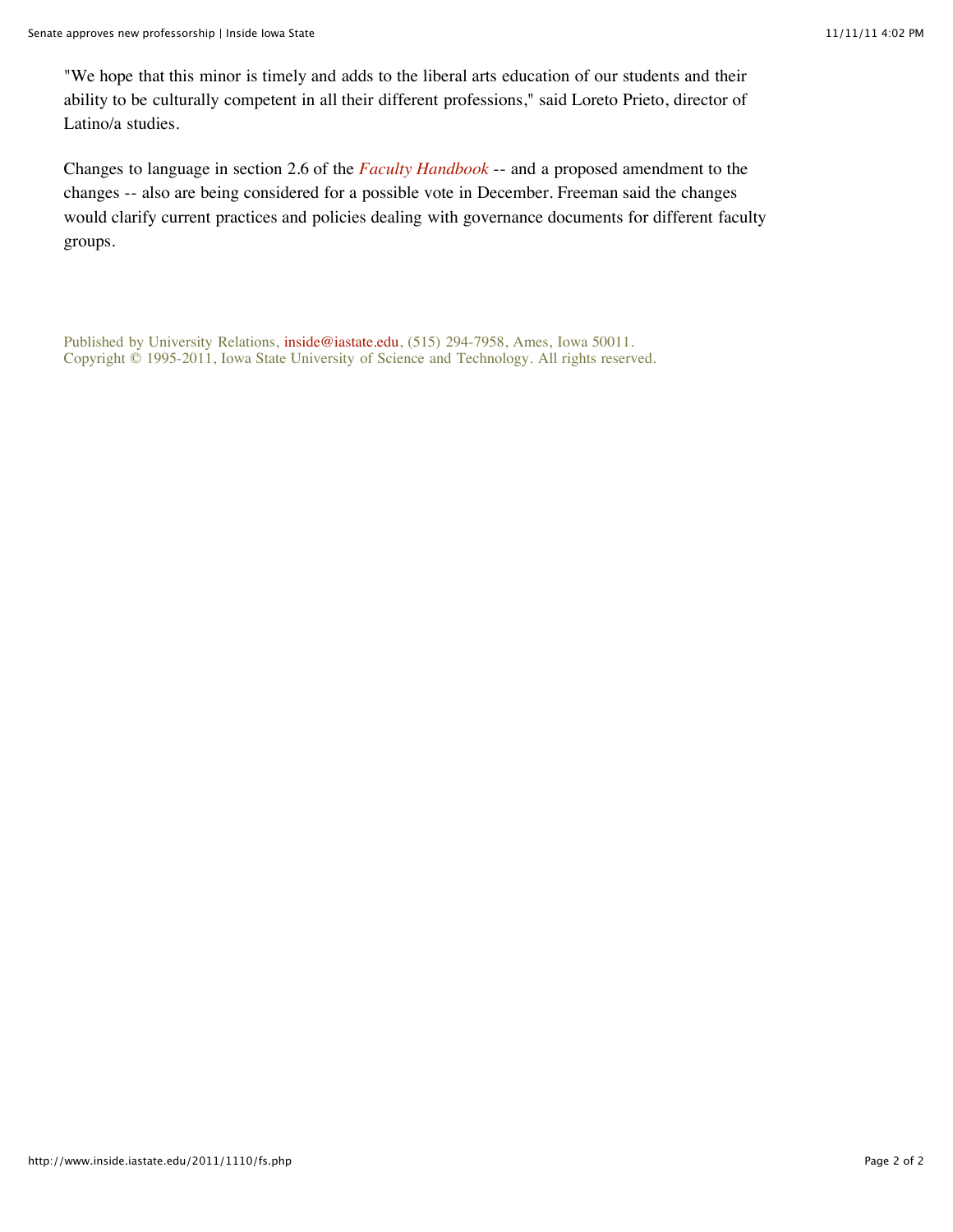

# **Try the 5-second web page accessibility test**

by Diana Pounds

Does your departmental website pass muster in accessibility? In less than five seconds, you can find out.

- Open WAVE, a web accessibility evaluation page
- $\bullet$ Paste your website's URL in the blank web address box
- Hit return

In a matter of seconds, your page will reload with a:

- Cheery notification: "WAVE has detected no accessibility errors"
- Or gentle let-down: "Uh oh! WAVE has detected 12 accessibility errors"

In either case, you've probably got some work to do. The WAVE tool can find obvious accessibility problems on a web page. But final analysis of any page must be done by a human, not a software program.

## **New site offers accessibility tweaks**

Many web sites, even those riddled with WAVE errors, often can be made accessible with a few tweaks. A new ISU website lists some of the most common causes of accessibility errors and their fixes. The site also includes links to handy online tools for assessing such features as how visible a page is to those who are colorblind and whether there is adequate contrast between text and background.

## **A good place to start**

Make your website accessible

## **Benefits**

Website accessibility is a good thing for many reasons. Accessible sites:

Extend your information to more people, including people with visual or hearing problems, those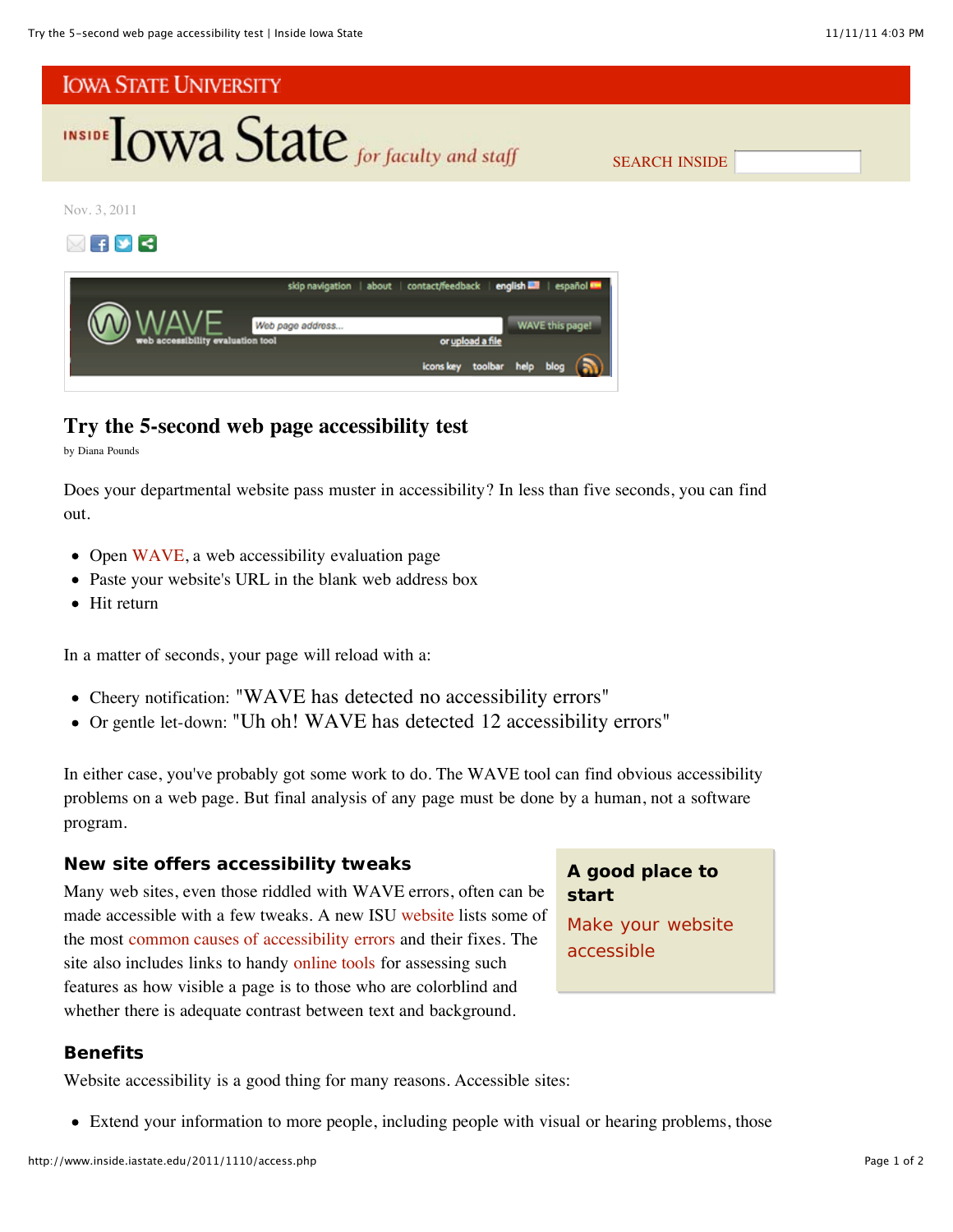who aren't handy with a mouse, students with learning disabilities, web surfers on slow networks and even those using mobile devices

- Have standards-compliant code, making it easier for screen readers for the blind, search engines and the general public to find information
- Meet federal legal requirements regarding accessibility for people with disabilities